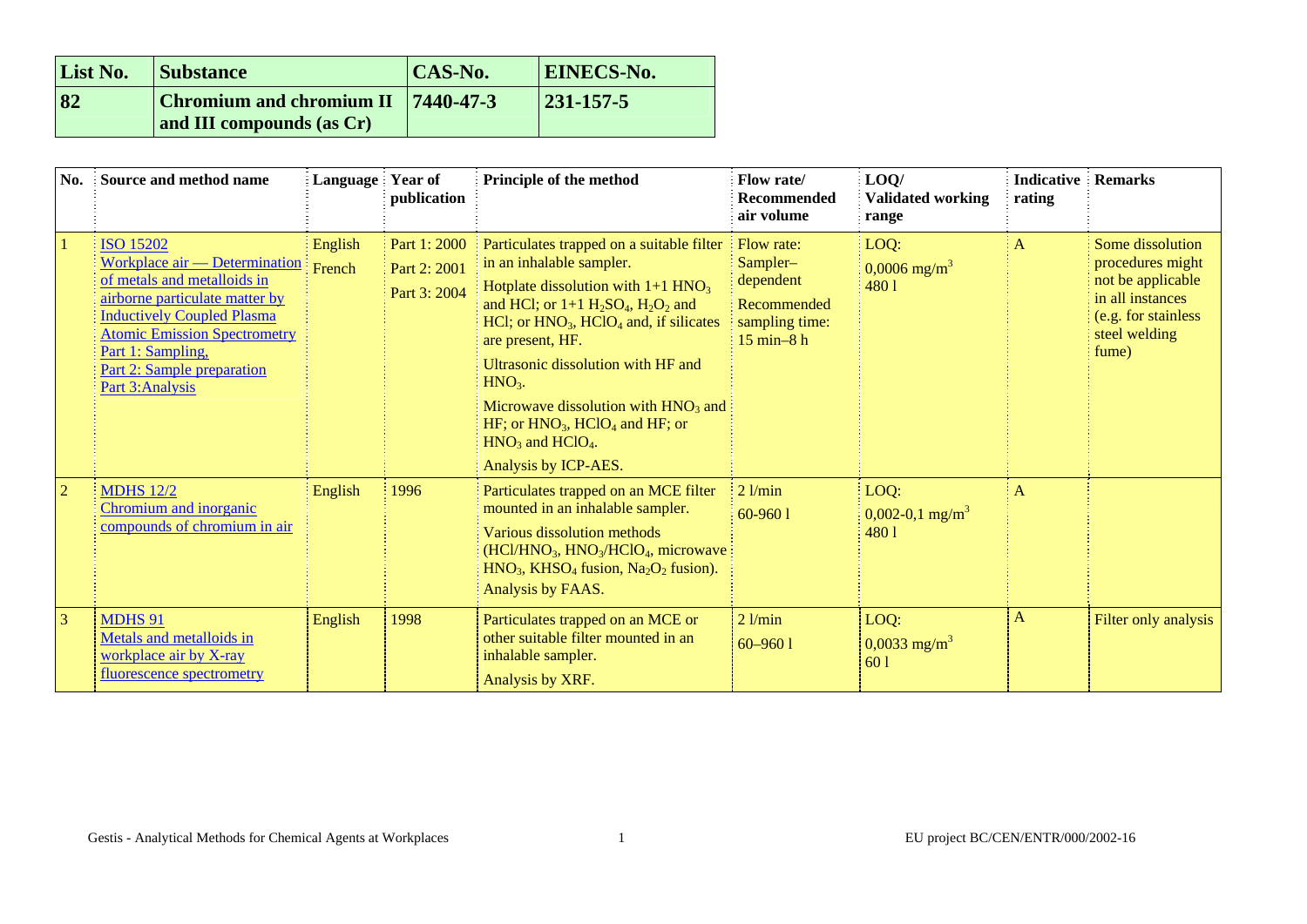| No.            | Source and method name                                                                                                                                       | Language Year of | publication | Principle of the method                                                                                                                                                                        | Flow rate/<br><b>Recommended</b><br>air volume | LOO/<br><b>Validated working</b><br>range               | <b>Indicative Remarks</b><br>rating |                                                                                                                                                                                                                 |
|----------------|--------------------------------------------------------------------------------------------------------------------------------------------------------------|------------------|-------------|------------------------------------------------------------------------------------------------------------------------------------------------------------------------------------------------|------------------------------------------------|---------------------------------------------------------|-------------------------------------|-----------------------------------------------------------------------------------------------------------------------------------------------------------------------------------------------------------------|
| $\overline{4}$ | MétroPol 003<br>Métaux - Métalloïdes                                                                                                                         | French           | 2003        | Particulates trapped on a quartz fibre<br>filter in a 37mm filter cassette.<br>Ultrasonic dissolution using HF and<br>$HNO3$ in the filter cassette.<br>Analysis by FAAS, ETAAS or<br>ICP-AES. | $1$ l/min<br>2401                              | LOD:<br>ICP-AES:<br>$0,00002$ mg/m <sup>3</sup><br>2401 | $\bf{B}$                            | Inhalable sampler<br>not used, but wall<br>deposits analysed<br>Performance data<br>not published in<br>the method<br>Similar ICP-AES<br>method described<br>in ISO 15202                                       |
| $\sqrt{5}$     | MTA/MA-025/A92<br>Determinacion de metales y sus<br>compuestos ionicos en aire -<br>Metodo filtro de membrana/<br>espectrofotometria de absorcion<br>atomica | Spanish          | 1992        | Particulates trapped on an MCE filter<br>in a 37mm filter cassette.<br>Hotplate dissolution with $HNO3$ and<br>$H_2O_2$ .<br>Analysis by FAAS.                                                 | $1-2$ $1/min$                                  | LOQ:<br>$0,02 \mu$ g/filter<br>4801                     | B                                   | Inhalable sampler<br>not used<br>Dissolution<br>procedure might<br>not be applicable<br>in all instances<br>(e.g. for stainless<br>steel welding<br>fume)<br>Similar method<br>described in<br><b>MDHS 12/2</b> |
| 6              | <b>BIA 6645</b><br>Chrom                                                                                                                                     | German           | 2001        | Particulates trapped on an MCE filter<br>mounted in an inhalable sampler.<br>Hotplate dissolution with $HNO3$ and<br>HCl.<br>Analysis by ETAAS.                                                | $3,5$ l/min<br>4201                            | LOQ:<br>$0,048 \text{ mg/m}^3$<br>4201                  | $\bf{B}$                            | Brief method<br>description<br>Dissolution<br>procedure might<br>not be applicable<br>in all instances<br>(e.g. for stainless<br>steel welding<br>fume)<br>Similar method<br>described in<br><b>MDHS 12/2</b>   |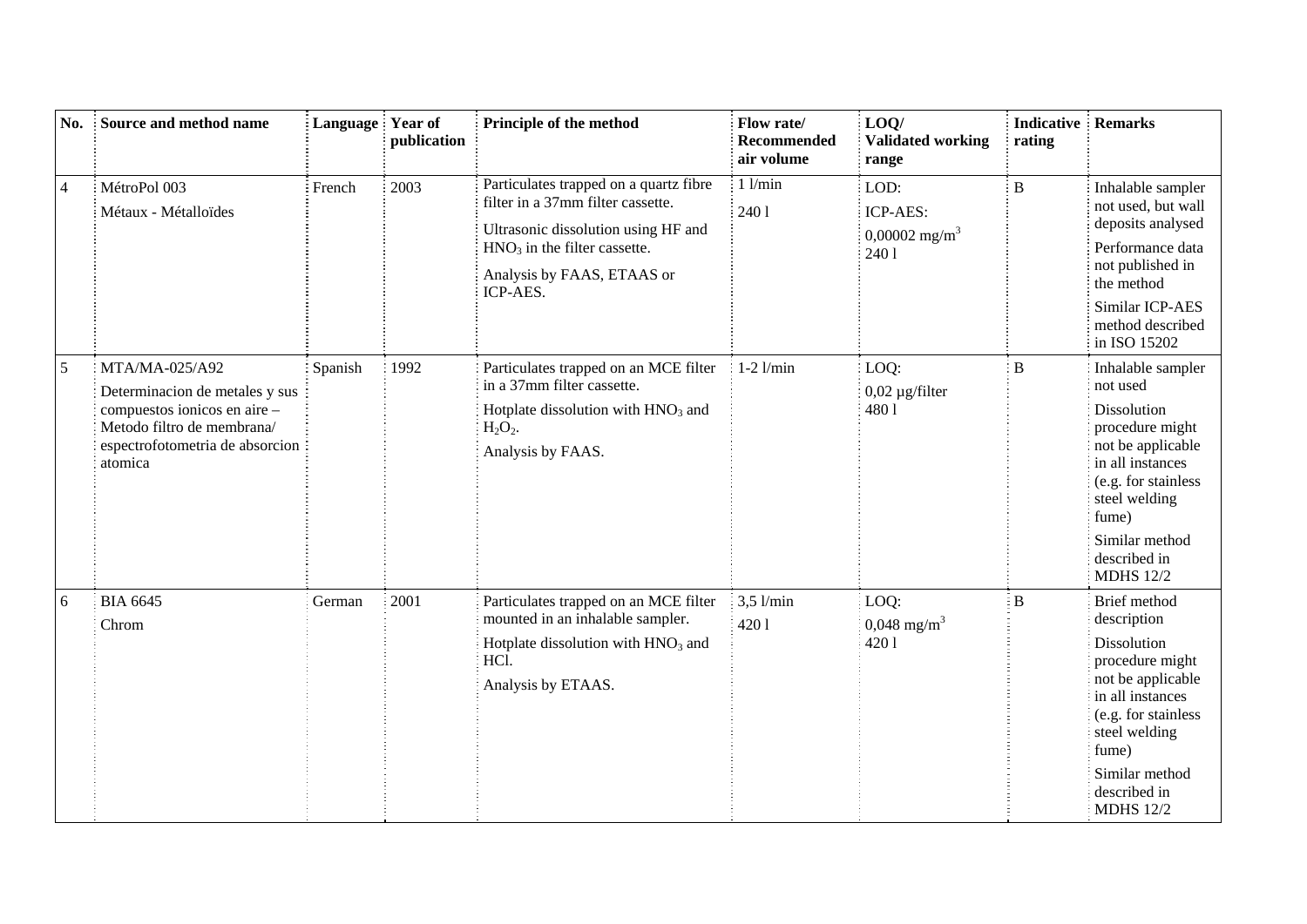| List No. | <b>Substance</b>                                                          | CAS-No. | <b>EINECS-No.</b> |
|----------|---------------------------------------------------------------------------|---------|-------------------|
| 82       | <b>Chromium and chromium II</b> $ 7440-47-3$<br>and III compounds (as Cr) |         | $ 231 - 157 - 5 $ |

| No.     | Source and method name                                                                             | Language Year of | publication | Principle of the method                                                                                                                                                                                                                                            | Flow rate/<br><b>Recommended</b><br>air volume | LOO/<br><b>Validated working</b><br>range | <b>Indicative</b><br>rating | <b>Remarks</b>                                                                                                                                                                                                    |
|---------|----------------------------------------------------------------------------------------------------|------------------|-------------|--------------------------------------------------------------------------------------------------------------------------------------------------------------------------------------------------------------------------------------------------------------------|------------------------------------------------|-------------------------------------------|-----------------------------|-------------------------------------------------------------------------------------------------------------------------------------------------------------------------------------------------------------------|
|         | OSHA ID-121<br>Metal and metalloid particulates<br>in workplace atmospheres<br>(Atomic absorption) | English          | 2002        | Particulates trapped on an MCE filter<br>in a 37mm filter cassette.<br>Hotplate dissolution with $HNO3$ and<br>$H_2O_2.$<br>Analysis by FAAS.                                                                                                                      | $2$ l/min<br>30-9601                           | LOQ:<br>$0,0021 \text{ mg/m}^3$<br>4801   | $\, {\bf B}$                | Inhalable sampler<br>not used<br><b>Dissolution</b><br>procedure might<br>not be applicable<br>in all instances<br>(e.g. for stainless<br>steel welding<br>fume)                                                  |
| $\,8\,$ | OSHA ID-125G<br>Metal and metalloid particulates<br>in workplace atmospheres (ICP)                 | English          | 2002        | Particulates trapped on an MCE filter<br>or a PVC filter (for sampling welding<br>fume) in a 37mm filter cassette.<br>Hotplate dissolution: with $H_2SO_4$ ,<br>$HNO3, H2O2$ and HCl (MCE filters) or<br>$HNO3$ and $HClO4$ (PVC filters).<br>Analysis by ICP-AES. | $2$ l/min<br>30-9601                           | LOQ:<br>$0,03 \text{ mg/m}^3$<br>4801     | B                           | Inhalable sampler<br>not used<br>Similar method<br>described in<br>ISO 15202                                                                                                                                      |
| 9       | <b>NIOSH 7024</b><br>Chromium and compounds as<br>Cr                                               | English          | 1994        | Particulates trapped on an MCE filter<br>in a 37mm filter cassette.<br>Hotplate dissolution with HCl and<br>$HNO3$ .<br>Analysis by FAAS.                                                                                                                          | $1-3$ $1/min$<br>10-10001                      | LOQ:<br>$0,0004 \text{ mg/m}^3$<br>4801   | įВ                          | Inhalable sampler<br>not used<br><b>Dissolution</b><br>procedure might<br>not be applicable<br>in all instances (eg<br>for stainless steel<br>welding fume)<br>Similar method<br>described in<br><b>MDHS</b> 12/2 |